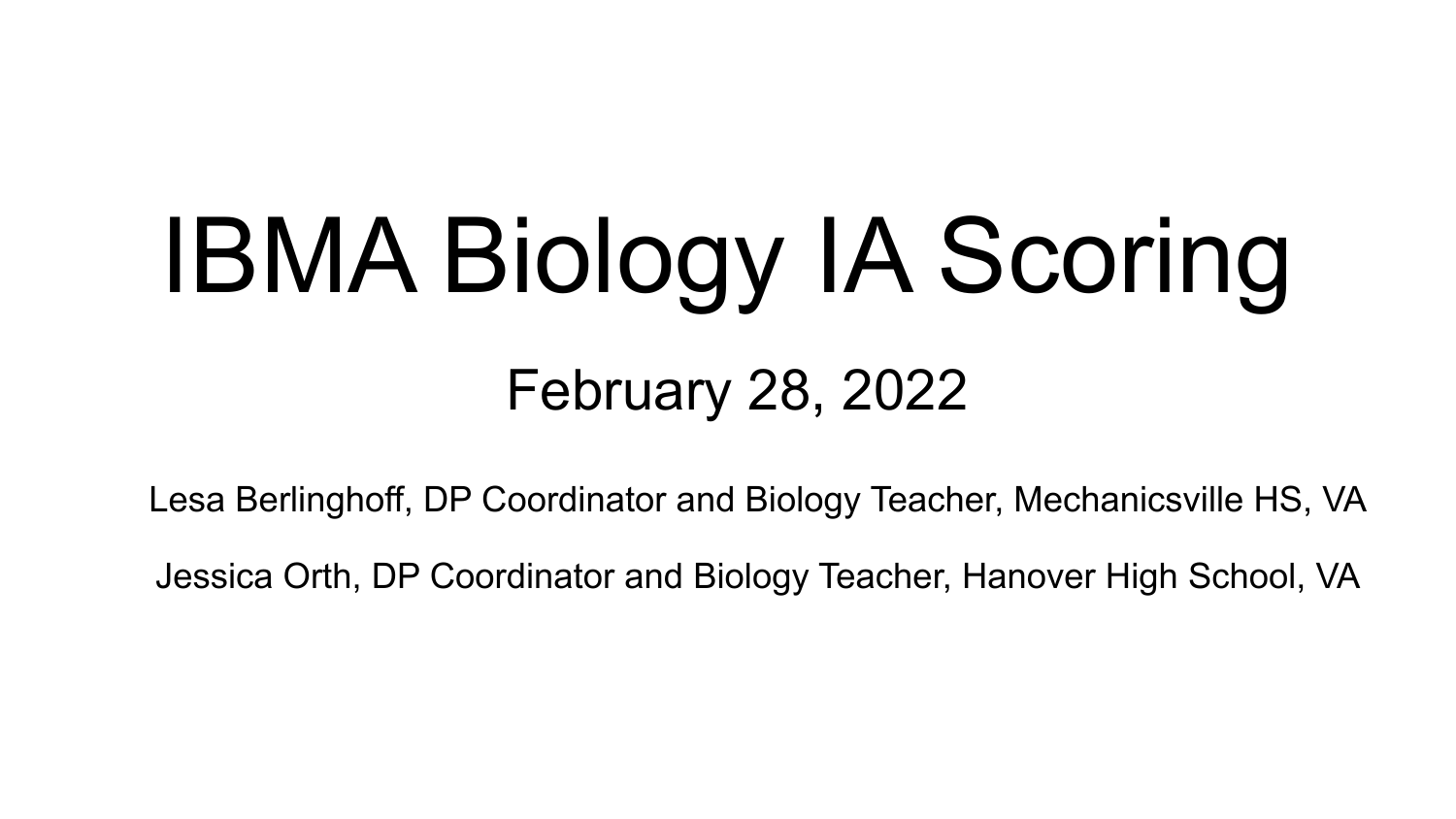# **Welcome, Participants!!**

Please introduce yourself:

- 1. Name
- 2. School/Location
- 3. How many years have you taught IB Biology?
- 4. In which year(s) do you complete the IA?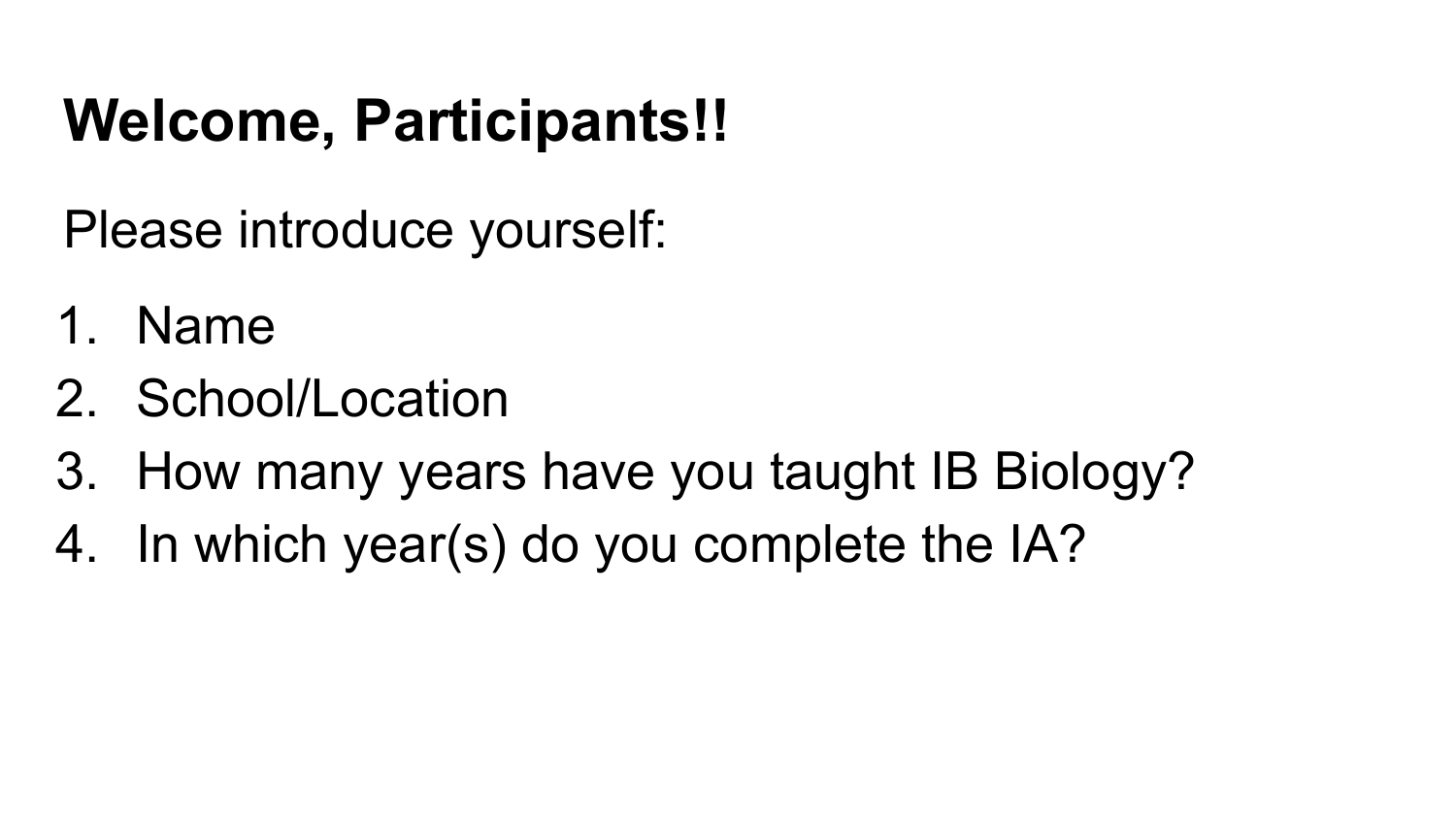# **Agenda**

IA Information:

- Pacing (when to start/finish?)
- Class time vs after school
- Scoring

Other:

- Biology EE
- Assessments (P1, P2, P3)
- Group 4 Project
- **Exam review ideas**
- Choosing the Option
- New curriculum: first teaching Fall 2023, first exams May 2025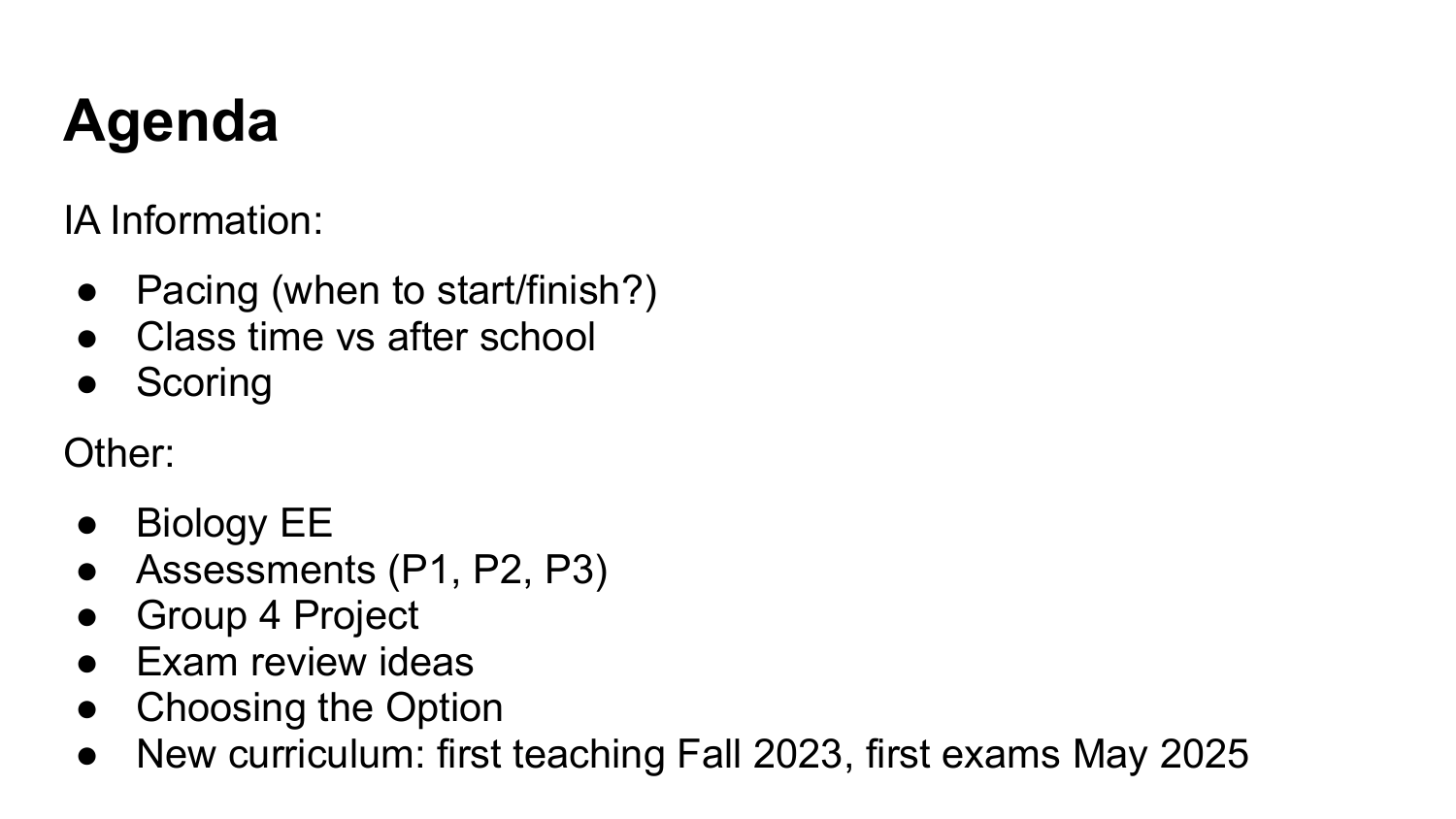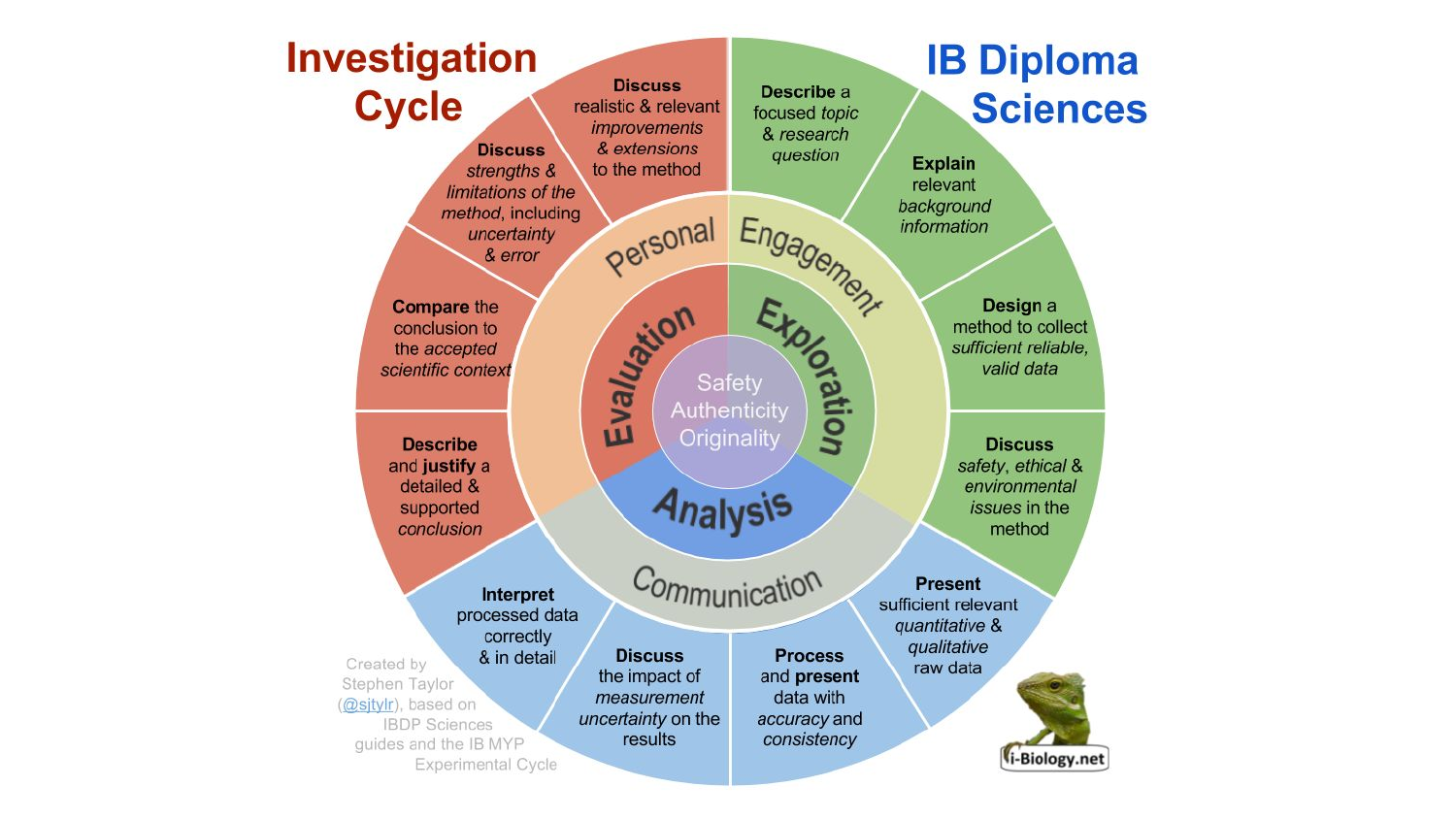# **IA Pacing**

#### **Some things to consider:**

- Internal school IA calendar
	- Make sure you consider both junior and senior year IA due dates
- How will you "break down" the IA?
	- Selection (and approval) of topic
	- Background research/planning
	- Experiment
	- Analysis/Conclusion
- Will you allow time in school or will this be done exclusively outside of school?
- Final due date: Give yourself sufficient time to score papers
- IA's due to IB Coordinator by April 20\* (drop-dead due date)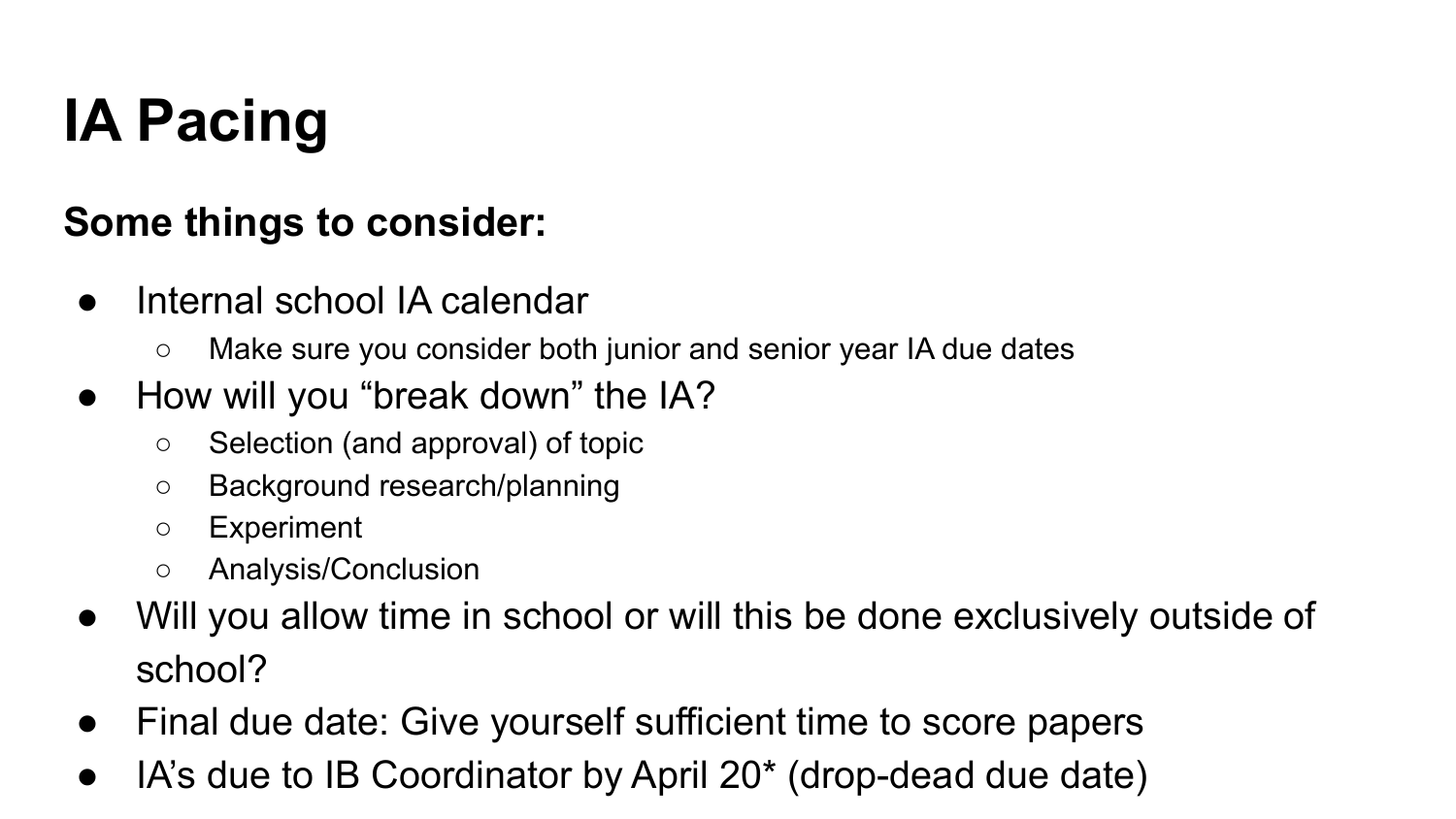# **Orth & Berlinghoff's (generalized) IA plan**

#### **Junior year:**

- mid-April: introduce IA, begin topic selection
- early May: topics have been submitted and approved
- May: complete background research/methodology, submit for reading by teacher

#### **Summer:**

Make adjustments to background research/methods as needed

#### **Senior year:**

- mid-Sept.-October: Set-up experiments/data collection
- Data analysis (in-class instruction); data analysis due early November
- Conclusion and Evaluation due after Thanksgiving
- Final IA due before Winter Break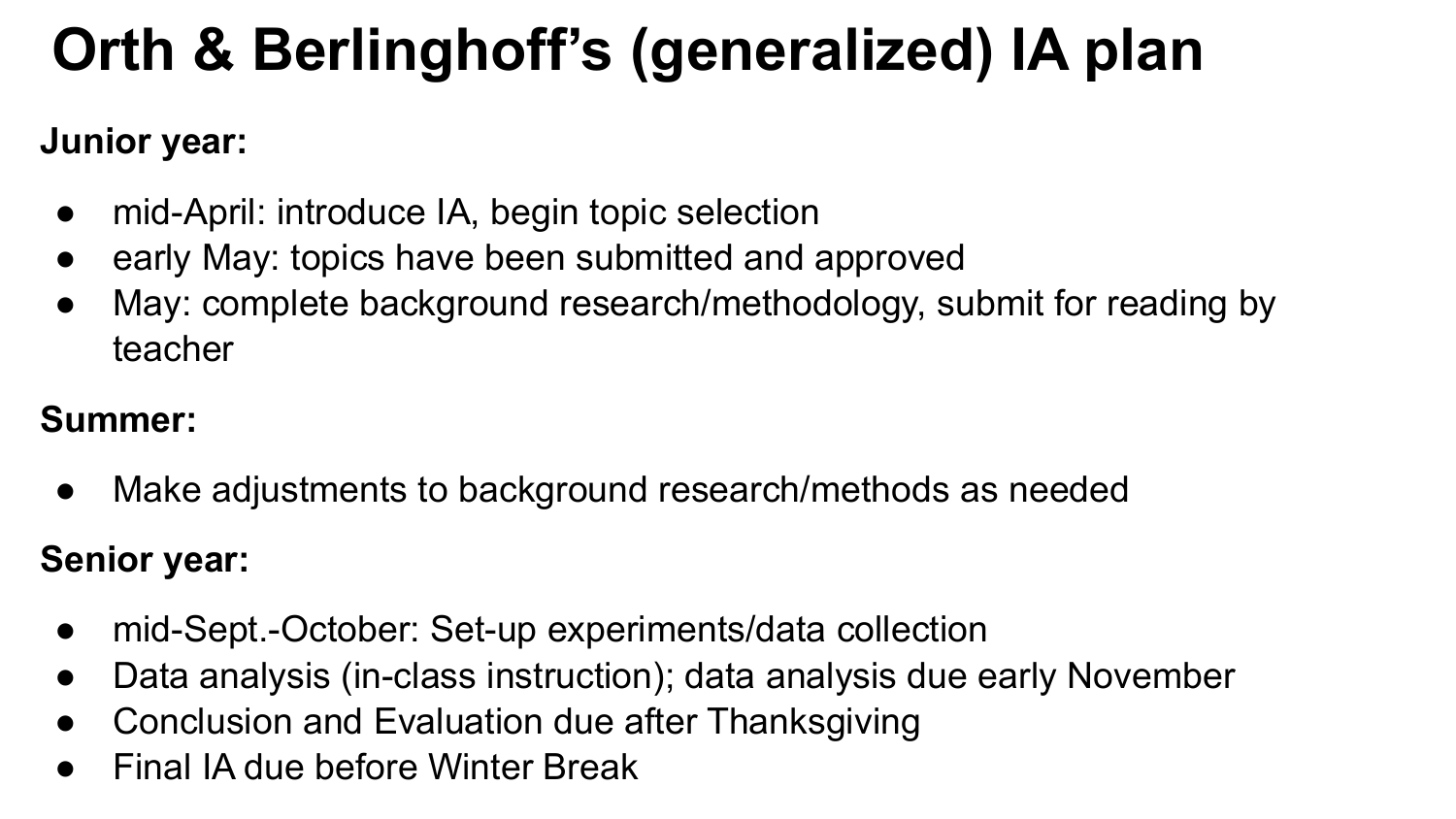## IA Scoring

- Share the IA rubric with students BEFORE you start the process
- Include comments for the moderator on the paper or in the margins
	- Based on feedback from moderators, they prefer comments within the paper versus on a separate score sheet.
	- Comments within the paper (not at the start or end of the paper) are most helpful
	- Include justification for for why you awarded your score; moderators are told to support the teacher when possible
- Reference the released Subject reports for detailed guidance/feedback for each testing session (released in the Fall after each test session)
	- o [May 2020 subject report](https://drive.google.com/file/d/1_SnY952YKhg1flWrptpw1XPvLlCRw5Lu/view?usp=sharing)
	- [May 2021 subject report](https://drive.google.com/file/d/136TfyYiUsOrC_ThJpED3Ce2oTMJchX5Q/view?usp=sharing)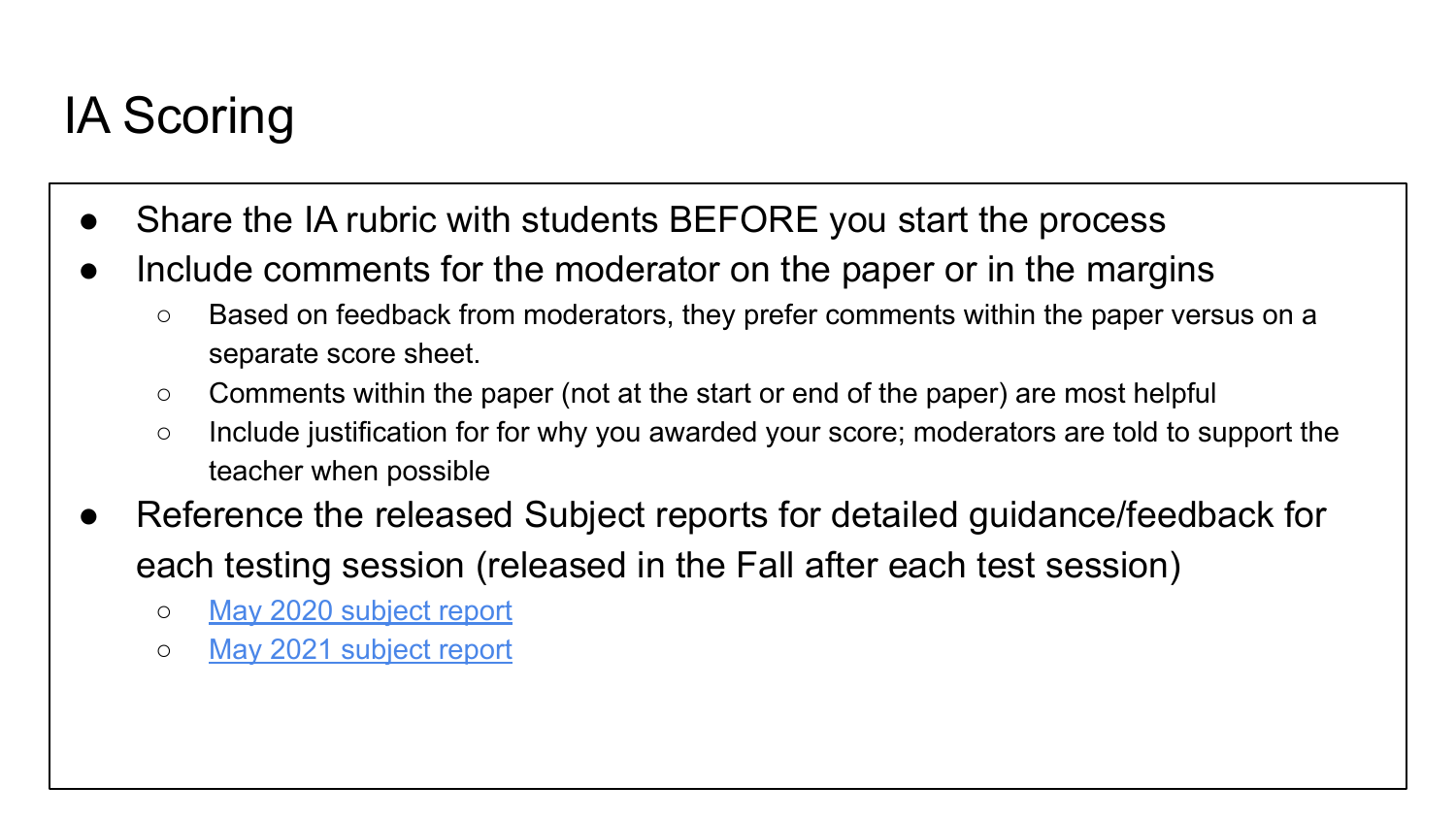### MHS IA Resources

[IA Checklist](https://docs.google.com/document/u/0/d/1ugKbyL2zAgkkCVmr1Uq_ZMhG5_vv4GK-9YlCKv5Gb50/edit)

[Calculating Statistics in Google Sheets Tutorial](https://docs.google.com/document/d/1pZiLyKaFAvDw2O9B92XsTCdhKlD_kscRqs7pYaE-4_8/edit?usp=sharing) (mean, standard deviation, t-test, ANOVA)

[Google Sheets Scatter Plot Tutorial](https://docs.google.com/document/d/1Vp6fM32jZLYSGI7quIapXjAcKZ-e9LhbpqzSa6V0V9w/edit?usp=sharing)

[Google Sheets Bar Graph Tutorial](https://docs.google.com/document/d/1agbCXVZybAjH6ImmX0BoPVKn2b5F1m03rL4UyIA8KIU/edit?usp=sharing)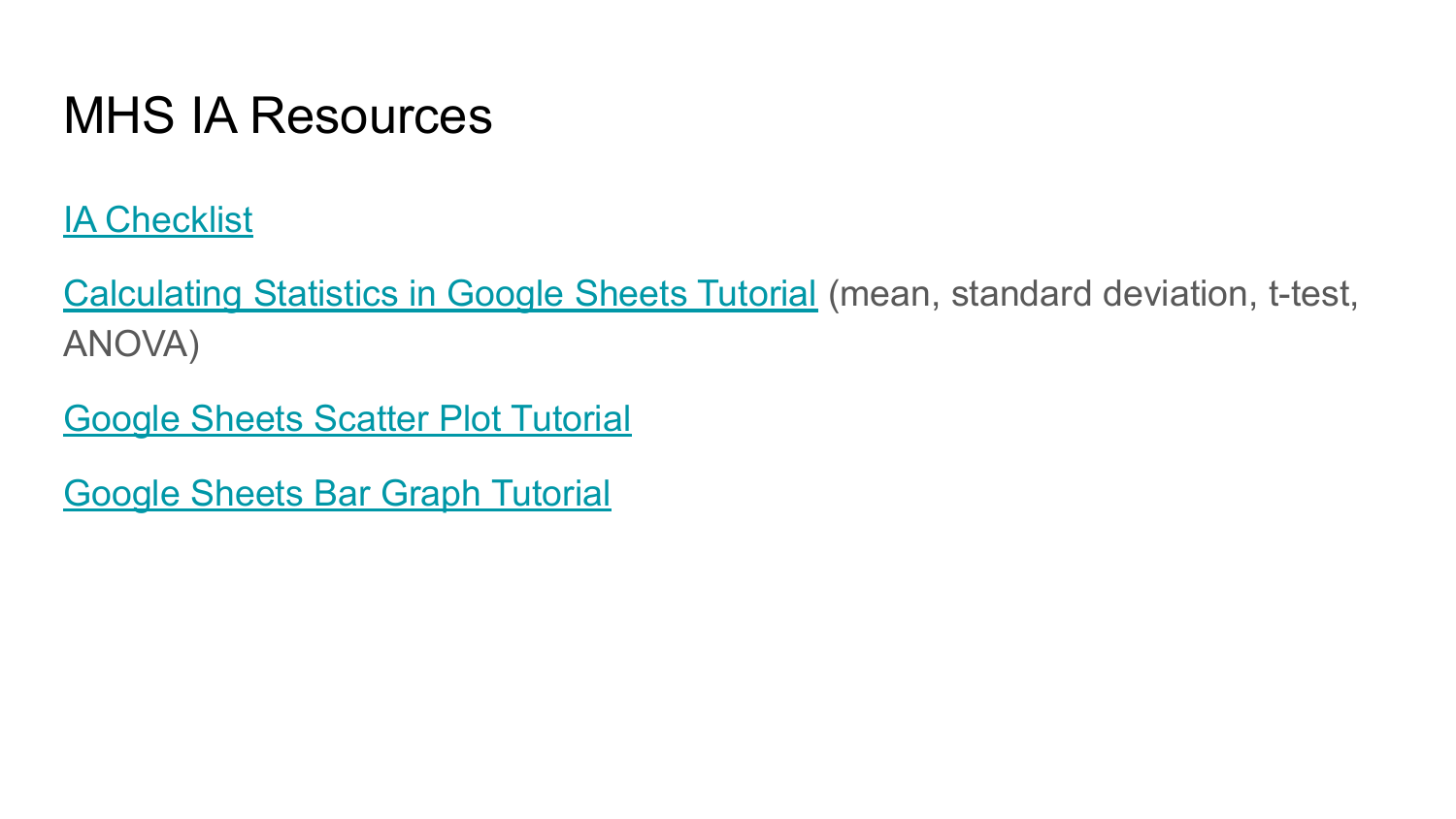### HHS IA Resources

[IA Introduction](https://docs.google.com/document/d/1V7ABWMg7UWBIVhgUZgcdzMZ3eFiP1ug-/edit?usp=sharing&ouid=104326418571947922005&rtpof=true&sd=true)

[IA Problem Question Selection](https://docs.google.com/document/d/1OTvu-lqRCcsLmv6pobAdxjhOvVq6gEl-/edit?usp=sharing&ouid=104326418571947922005&rtpof=true&sd=true)

[Biology IA Comment Sheet](https://docs.google.com/document/d/1tXxEXmalP6vYqlt3KecCKksv7LOPpWHh/edit?usp=sharing&ouid=104326418571947922005&rtpof=true&sd=true)

[Group 4 Project with UN Sustainability Goals](https://docs.google.com/document/d/1QGYUfQy6fre1uZxPGSvvoLeNDK1F0zlA/edit?usp=sharing&ouid=104326418571947922005&rtpof=true&sd=true)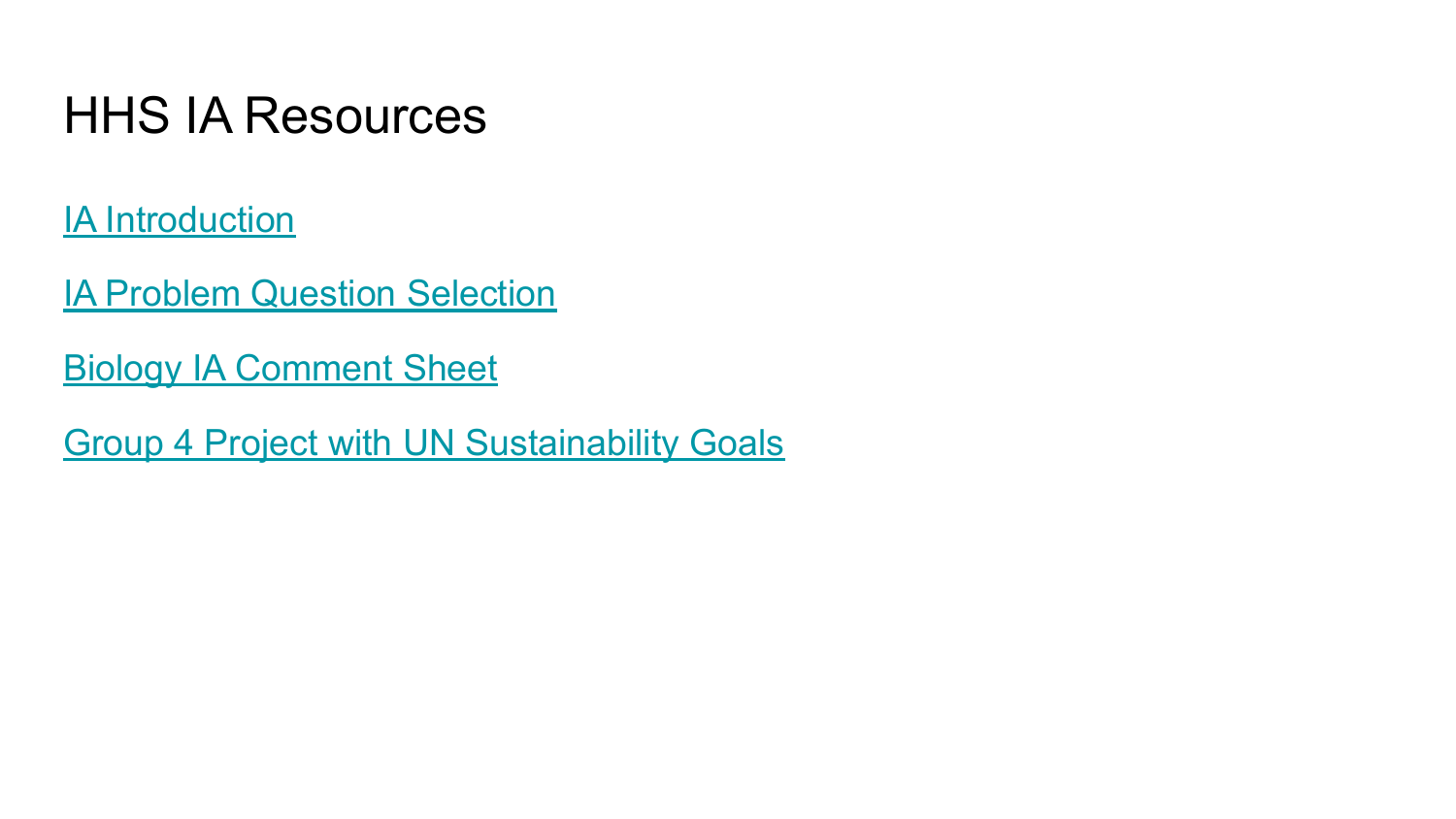### Helpful IA Resources

**[IA Checklist](https://www.peakib.com/resources/the-ultimate-ib-biology-internal-assessment-checklist)** 

**[IA Checklist 2](https://ibbetter.com/biology-ia-checklist/)** 

[50 Biology IA ideas](https://ibbetter.com/biology-ia-ideas/)

[Marking the IA \(video\)](https://www.youtube.com/watch?v=jC8pmynzj_8)

Source: C. Walck IBMA Biology Networking, Feb. 2021